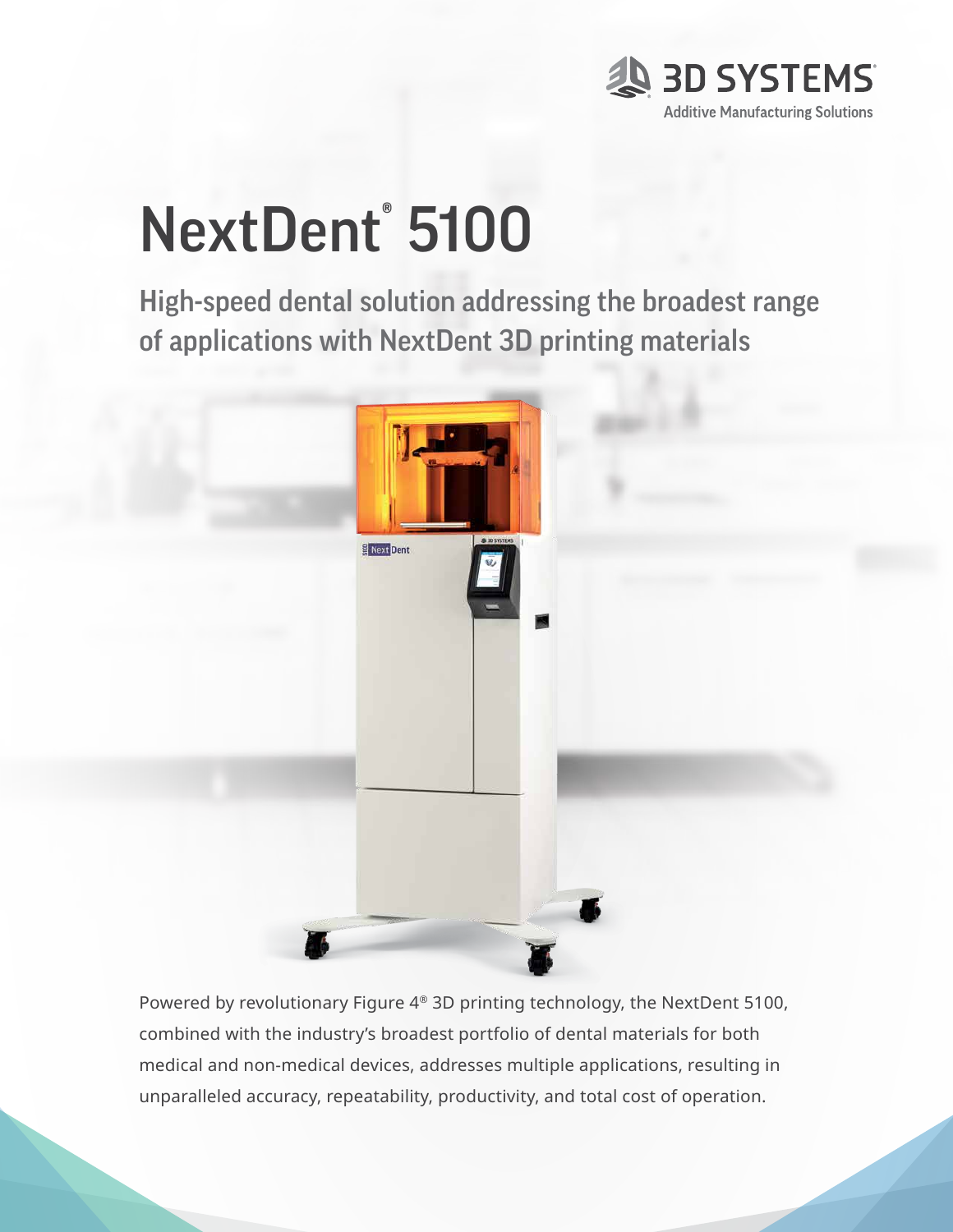# NextDent® 5100

High-speed dental 3D printer

#### **DIGITAL DENTISTRY, REDEFINED**

The NextDent 5100 facilitates high-speed 3D printing for production of dental appliances and sacrificial castings. This revolutionary solution features an industry-defining value proposition that combines best-in-class speed and performance at a price point that is accessible to virtually all labs and clinics. The range of dental materials, advanced print technology and compatibility with leading dental software is transforming dental workflows, enabling dental labs and clinics to produce trays, models, surgical guides, dentures, orthodontic splints, crowns and bridges with enhanced speed, precision, efficiency and lower cost.

#### **NEXTDENT DENTAL MATERIALS FOR 3D PRINTING**

Combined with a portfolio of 30 unique NextDent 3D printing materials\*—the largest number available from any material supplier—the NextDent 5100 addresses multiple dental applications. These materials are offered in a variety of aesthetic colors to closely match patients' teeth and gums. NextDent 3D printing materials for medical devices are biocompatible and CE certified in accordance with Medical Device Directive 93/42/EEC, listed at FDA, and registered in various other countries.

#### **TRUSTED END-TO-END WORKFLOW**

Fully compatible with industry-standard intra-oral scanning and software solutions, the NextDent 5100 delivers precise results every single time with minimal human intervention. Combine the printer with other 3D Systems dental solution components to create a comprehensive and trusted workflow. This includes the LC-3DMixer for optimal stirring of materials, and the LC-3DPrint Box for UV post-curing.

#### **EXPERIENCE YOU CAN COUNT ON**

3D Systems has leveraged its 30 years of 3D printing experience in combination with the leading developer of biocompatible dental 3D printing materials to deliver the NextDent 5100 solution. This complete solution represents industry-defining materials and print innovation, dental domain expertise, and regulatory compliance in all major markets to revolutionize your workflow.

### **Accessories**

#### **LC-3DPRINT BOX UV POST-CURING UNIT**

Post-curing is required in order to obtain the final material properties, and is a necessary step to produce a biocompatible end-product with medical device NextDent materials. The LC-3DPrint Box is a revolutionary UV light box equipped with 12 UV light bulbs strategically placed inside to ensure a product is illuminated from all sides, which results in a quick and uniform curing cycle. Always follow the instructions for use relevant to the corresponding material.

#### **LC-3DMIXER FROM 3D SYSTEMS**

The LC-3DMixer keeps your NextDent 3D materials ready for use at any time at an optimum consistency. The LC-3DMixer is a roller/tilting stirring device for mixing 3D printing materials before pouring in the resin tray of the printer. Print resins must be mixed well, and handshaking is insufficient for highly filled and colored materials, and when mixed insufficiently color deviation and print failures may occur.

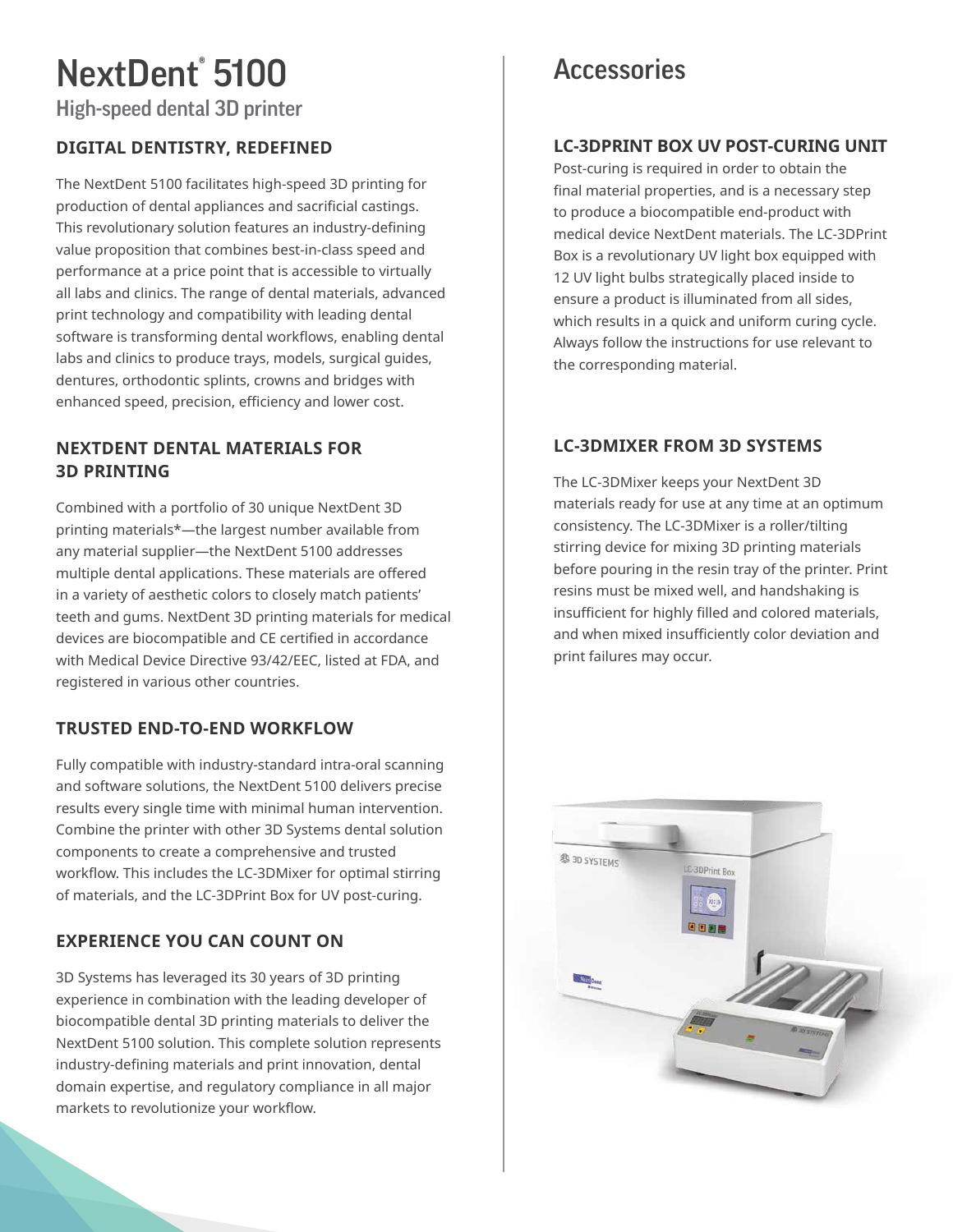## NextDent 3D Printing Materials

The NextDent 5100 addresses multiple applications with a broad range of NextDent materials\*



**Denture 3D+** 3D print resin for the manufacturing of removable denture bases



**Model 2.0** 3D print resin for the manufacturing of prosthodontic and orthodontic models



**C&B MFH**  Micro filled hybrid 3D print resin for the manufacturing of long-term temporaries



**Gingiva Mask** 3D print resin for the manufacturing of gingiva masks on dental models



**Try-In** 3D print resin for the manufacturing of try-in devices



**Tray** 3D print resin for the manufacturing of individual impression trays



**SG (Surgical Guide)** 3D print resin for the manufacturing of dental surgical guides



**Ortho IBT** 3D print resin for the manufacturing of Indirect bonding trays.



**Cast**  3D print resin for the manufacturing of castable parts

\*Refer to your NextDent sales professional or NextDent Authorized Partner for NextDent materials available by country for the NextDent 5100 based on regulatory compliance by country.

**Ortho Rigid** 3D print resin for the manufacturing of dental splints



#### End-to-end software solution for NextDent 5100 Printing workflows

NextDent 5100 printer uses 3D Sprint, 3D Systems' advanced software for file preparation, editing, printing and management from a single, intuitive interface. 3D Sprint enables the customer to significantly decrease cost of ownership of their 3D printers by reducing the need for costly software seats by third party vendors. Ease to use, 3D Sprint features automated part placement and support generation, and tools to modify the geometry without going back to the CAD data.

## Co 3D Connect™

#### A new level of management in 3D production

3D Connect Service provides a secure cloudbased connection to 3D Systems service teams for proactive and preventative support to enable better service, improve uptime and deliver production assurance for your system.